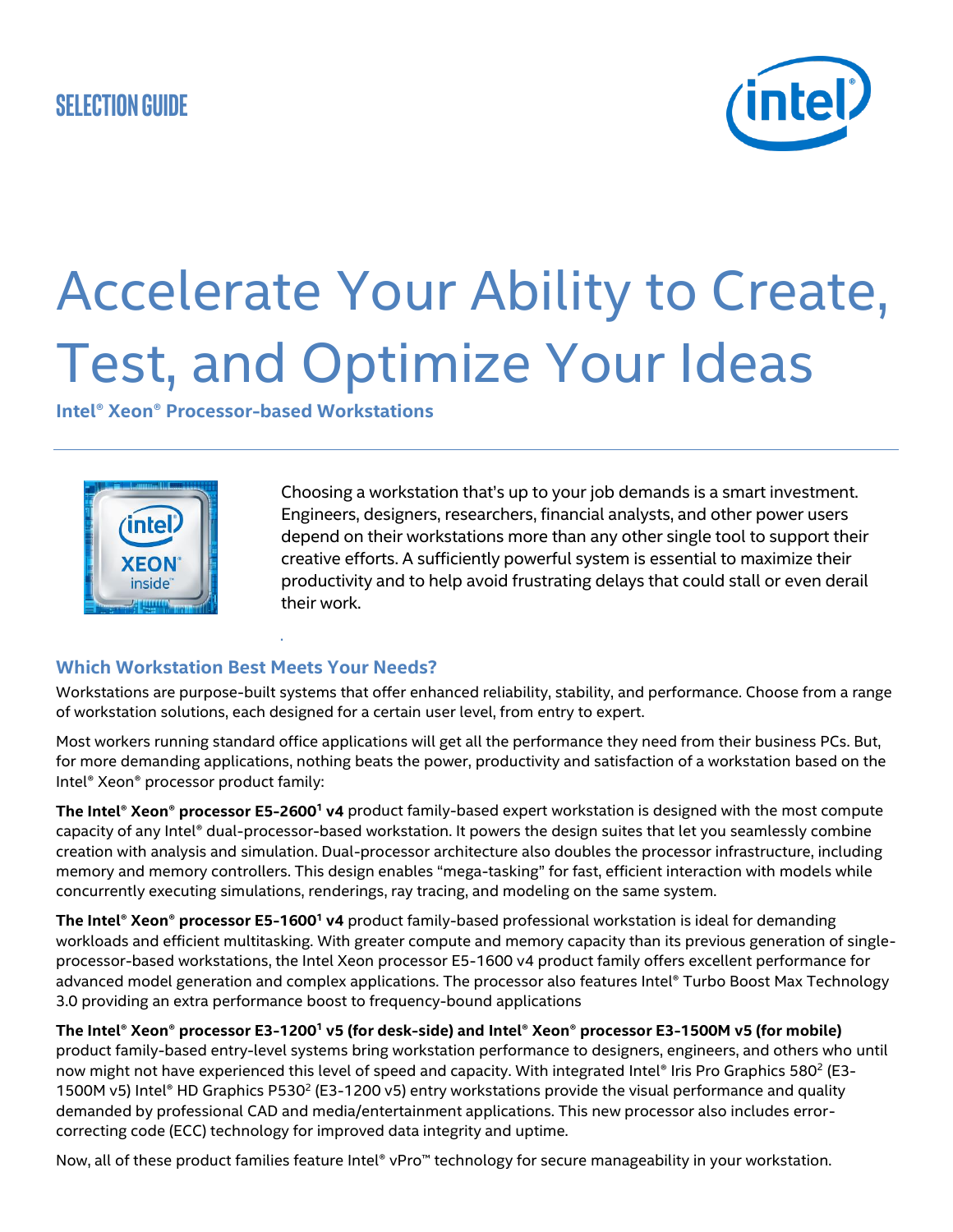## **Protect Your Essential Work with ECC Memory**

Roughly one in three computers will experience a memory error. And, according to Lambda Diode, a computer without ECC RAM has up to a 96 percent chance of experiencing a bit error in three days.<sup>3</sup> The impact could be hardly noticeable – an error in unused memory or an odd pixel color – or it could be catastrophic, resulting in irretrievable data, and hours or days of recreating lost work. For serious professionals whose livelihood depends on data integrity, ECC RAM isn't optional – it's essential.



## **Key Technologies Set Workstations Apart**

An assortment of Intel Xeon processor-based technologies can help move your data faster than ever before. They include:

**Intel® Advanced Vector Extension 2.0 (Intel® AVX 2.0)** supports wider vector units and new instructions to perform more work per clock cycle.

**Intel® Hyper-Threading Technology** doubles the number of execution threads to increase processing efficiency and overall performance for complex workloads including financial analysis such as Monte Carlo\* simulations, ray tracing and rendering, and digital prototyping.

## **PCI Express\* 3.0 Interface**

Offers up to 8GT/S for fast access to peripheral devices and networking up to 40 lanes<sup>5</sup>. PCI Express ports can be configured as 1x16, 2x8, or 1x8 and 2x4 depending on the motherboard designs.

**Intel® Turbo Boost Max Technology 3.0 (Intel® Xeon® processor E5-1600 only)** identifies the fastest core on the processor die to provide improved single threaded performance. The driver provided along with the feature allows end users to direct workloads to the fastest core by setting priority to preferred applications<sup>1</sup>.

**Integrated Intel® Graphics (Intel® Xeon® processor E3 v5 family only)** provides graphics built right in to the processor, bringing stunning visuals to thinner and lighter portable devices like mobile workstations and small form factor workstations.

**Intel® vPro™ Technology** enables organizations to efficiently and securely manage their workstation client environment the same way they manage business client desktop solutions. Intel vPro technology protects workstation assets through hardware-enhanced identity protection, theft protection, and execution protection.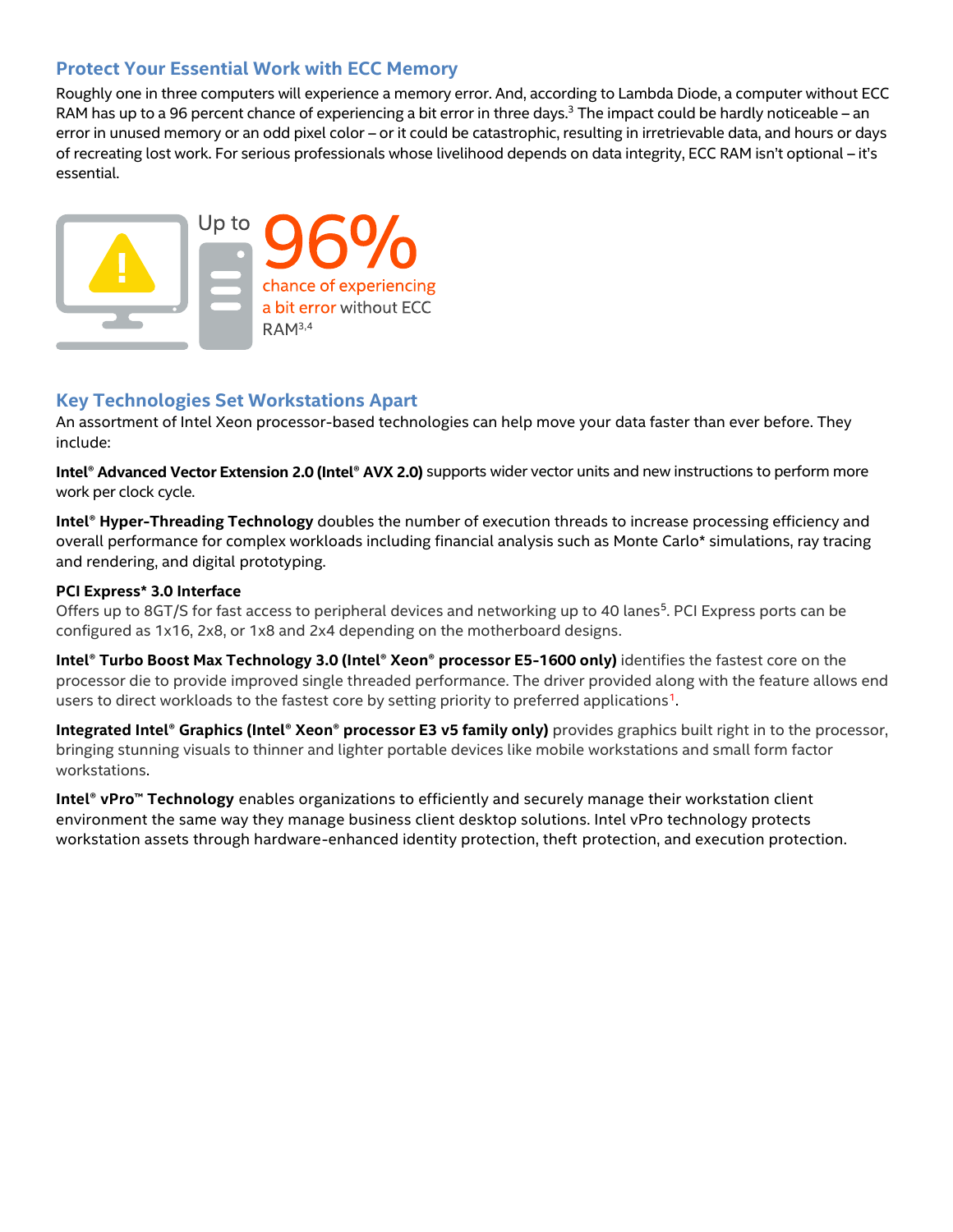## **Matching Your Needs to the Right Workstation**

## • • • Highly recommended • • Recommended • Acceptable

| <b>WORKSTATION</b>                       | EXPERT (2S)                                          | <b>PROFESSIONAL (1S)</b>                            | ENTRY (1S)                                     |
|------------------------------------------|------------------------------------------------------|-----------------------------------------------------|------------------------------------------------|
| Processor Options <sup>1</sup>           | Intel® Xeon® Processor<br>E5-2600W v4 Product Family | Intel® Xeon® Processor<br>E5-1600 v4 Product Family | Intel® Xeon® Processor<br>E3 v5 Product Family |
| <b>Number of Processors</b>              | Up to 2                                              | $\mathbf{1}$                                        | 1                                              |
| <b>Processor-based Graphics</b>          | N/A                                                  | N/A                                                 | Yes                                            |
| <b>Maximum Cores</b>                     | 12                                                   | 8                                                   | 4                                              |
| <b>Maximum Frequency</b>                 | 3.0 GHz                                              | 3.7 GHz @ 4 core                                    | 3.6 GHz                                        |
| <b>Maximum Memory Speed</b>              | DDR4-2400                                            | DDR4-2400                                           | DDR4-2133                                      |
| <b>Advanced Business &amp; Finance</b>   |                                                      |                                                     |                                                |
| <b>Risk Analytics</b>                    | .                                                    | . .                                                 | $^{\circ}$                                     |
| <b>Trading Stations</b>                  | $\bullet\bullet\bullet$                              | $\bullet\;\bullet$                                  | $\bullet\;\bullet$                             |
| <b>Final or Detailed Design</b>          | $\bullet\bullet\bullet$                              | $\bullet\;\bullet$                                  | $\bullet\;\bullet$                             |
| <b>Simulation-based Design</b>           | $\bullet\bullet\bullet$                              | $\bullet$                                           | Not Recommended                                |
| <b>Digital Prototyping</b>               |                                                      |                                                     | Not Recommended                                |
| <b>Large Assemblies</b>                  | .                                                    | . .                                                 | Not Recommended                                |
| <b>Small Assemblies</b>                  | $\bullet$                                            | $\bullet\;\bullet$                                  | $\ddotsc$                                      |
| Large-scale Non-linear Editing           | $\bullet\bullet\bullet$                              | ٠                                                   | Not Recommended                                |
| <b>Ray Tracing and Rendering</b>         |                                                      |                                                     | Not Recommended                                |
| <b>Photorealistic Imaging</b>            | $\bullet\bullet\bullet$                              | $\bullet$                                           | Not Recommended                                |
| <b>Electronic Design and Analysis</b>    |                                                      |                                                     | Not Recommended                                |
| <b>Reservoir Modeling</b>                | $\bullet\bullet\bullet$                              | ٠                                                   | Not Recommended                                |
| <b>Seismic Processing</b>                |                                                      | ٠                                                   | Not Recommended                                |
| <b>Computation Chemistry</b>             | $\cdots$                                             | $\bullet$                                           | Not Recommended                                |
| <b>Surveillance and Image Processing</b> | .                                                    | $\bullet\;\bullet$                                  | Not Recommended                                |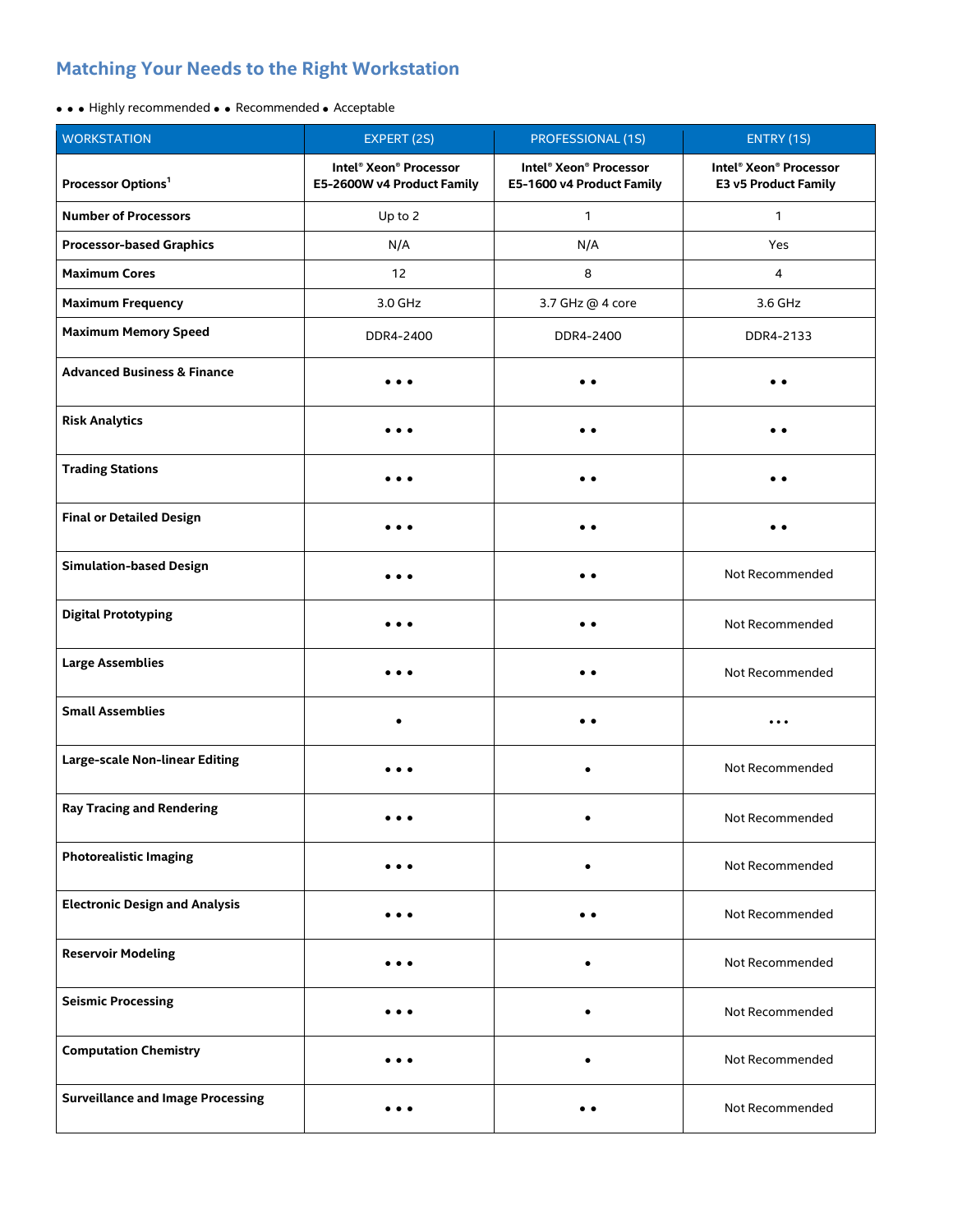## **Intel® Xeon® Processors for Workstations**

| <b>PROCESSOR NUMBER1</b>                                      | <b>Base Clock</b><br><b>Speed</b><br>(GHz) | <b>Turbo Boost</b><br>Frequency <sup>2</sup><br>(GHz) | Cores/<br><b>Threads</b> | <b>Cache</b> | <b>Memory Support</b>          | <b>TDP</b> |
|---------------------------------------------------------------|--------------------------------------------|-------------------------------------------------------|--------------------------|--------------|--------------------------------|------------|
| Intel <sup>®</sup> Xeon <sup>®</sup> Processor<br>E5-2687W v4 | 3.0                                        | Up to 3.5                                             | 12/24                    | 30           | 4 channels<br><b>DDR4-2400</b> | 160        |
| Intel® Xeon® Processor<br>E5-1680 v4                          | 3.4                                        | Up to 4.0                                             | 8/16                     | 20           | 4 channels<br><b>DDR4-2400</b> | 140        |
| Intel® Xeon® Processor<br>E5-1660 v4                          | 3.2                                        | <b>Up to 3.8</b>                                      | 8/16                     | 20           | 4 channels<br><b>DDR4-2400</b> | 140        |
| Intel® Xeon® Processor<br>E5-1650 v4                          | 3.6                                        | <b>Up to 4.0</b>                                      | 6/12                     | 15           | 4 channels<br><b>DDR4-2400</b> | 140        |
| Intel® Xeon® Processor<br>E5-1630 v4                          | 3.7                                        | <b>Up to 4.0</b>                                      | 4/8                      | 10           | 4 channels<br><b>DDR4-2400</b> | 140        |
| Intel® Xeon® Processor<br>E5-1620 v4                          | 3.5                                        | <b>Up to 3.8</b>                                      | 4/8                      | 10           | 4 channels<br><b>DDR4-2400</b> | 140        |
| Intel® Xeon® Processor<br>E3-1575M v5                         | 3.0                                        | Up to 3.9                                             | 4/8                      | 8            | 2 channels<br>DDR4-2133        | 45         |
| Intel® Xeon® Processor<br>E3-1545M v5                         | 2.9                                        | <b>Up to 3.8</b>                                      | 4/8                      | 8            | 2 channels<br>DDR4-2133        | 45         |
| Intel® Xeon® Processor<br>E3-1535M v5                         | 2.9                                        | <b>Up to 3.8</b>                                      | 4/8                      | 8            | 2 channels<br>DDR4-2133        | 45         |
| Intel® Xeon® Processor<br>E3-1515M v5                         | 2.8                                        | Up to 3.7                                             | 4/8                      | 8            | 2 channels<br>DDR4-2133        | 45         |
| Intel® Xeon® Processor<br>E3-1505M v5                         | 2.8                                        | <b>Up to 3.7</b>                                      | 4/8                      | 8            | 2 channels<br>DDR4-2133        | 45         |
| Intel® Xeon® Processor<br>E3-1275 v5                          | 3.6                                        | <b>Up to 4.0</b>                                      | 4/8                      | 8            | 2 channels<br>DDR4-2133        | 80         |
| Intel® Xeon® Processor<br>E3-1245 v5                          | 3.5                                        | Up to 3.9                                             | 4/8                      | 8            | 2 channels<br>DDR4-2133        | 80         |
| Intel® Xeon® Processor<br>E3-1225 v4                          | 3.3                                        | Up to 3.7                                             | 4/8                      | 8            | 2 channels<br>DDR4-2133        | 80         |
| Intel® Xeon® Processor<br>E3-1235Lv5                          | 2.0                                        | <b>Up to 3.0</b>                                      | 4/8                      | 8            | 2 channels<br>DDR4-2133        | 25         |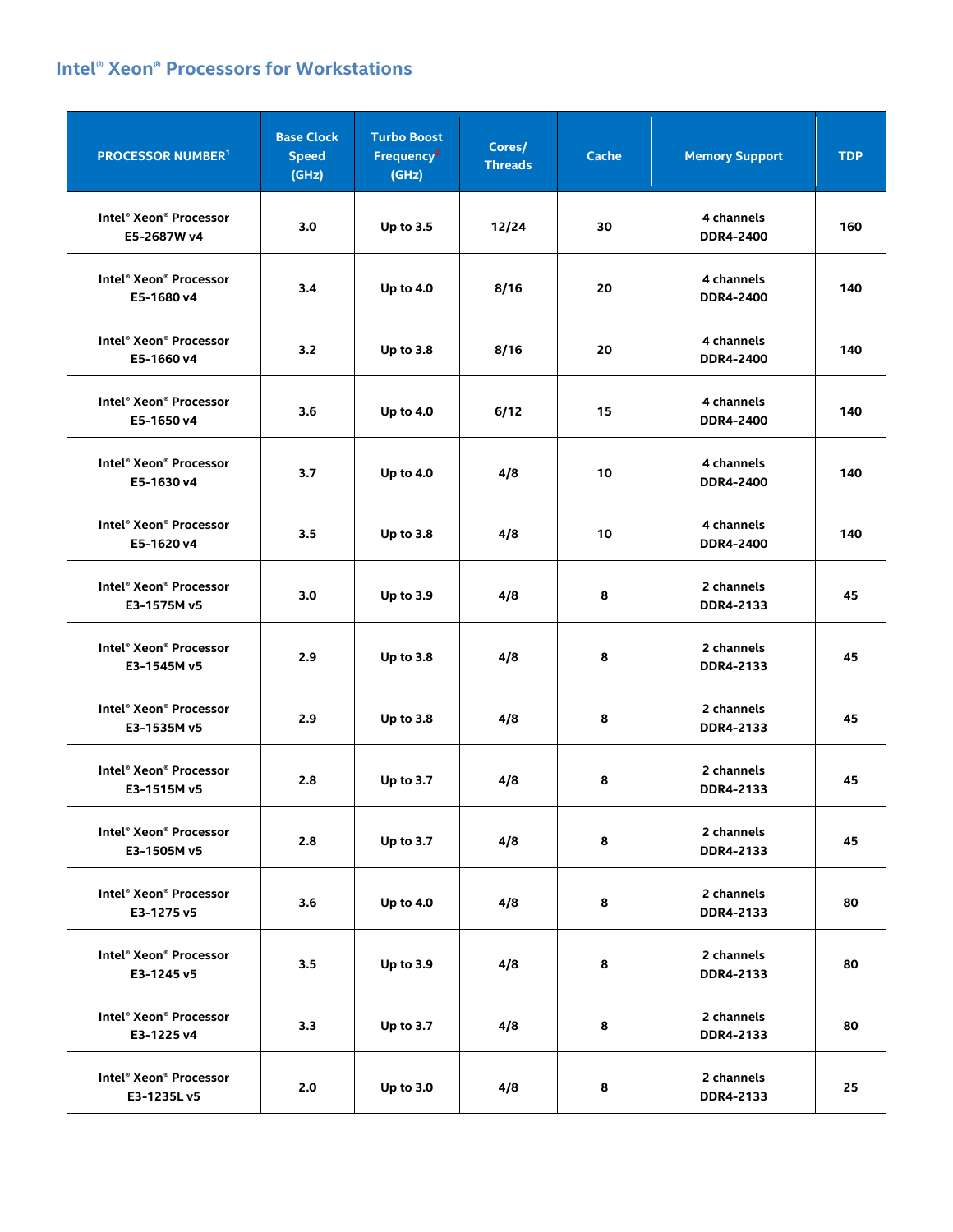## **Conclusion**

Choosing a workstation that's optimized for your job is a wise investment. A balanced workstation is essential to maximizing your productivity.

### **Intel Xeon Processor E5-2600 v4 Product Family – Powerful Ideas Deserve Powerful Compute**

Workstations using the Intel Xeon processor E5-2600 v4 product family are designed and engineered for demanding multi-tasking and parallel workflows. They are not only certified and tested with professional software titles, they are optimized to deliver the compute, memory and I/O performance demanded by these applications.

#### **Intel Xeon Processor E5-1600 v4 Product Family – Adding Fuel for More Innovation**

Workstations using the Intel Xeon processor E5-1600 v4 product family represent our most powerful single processor for professional workstation users. Unlike the Intel Xeon processor E3-1200 v5 product family, this processor is modeled after the Intel Xeon processor E5-2600 v4 product family and delivers richer I/O and expanded memory capability, making it possible to design, measure, analyze, and improve more designs than when using entry-level processors.

### **Intel Xeon Processor E3-1500M and Intel Xeon Processor E3-1200 v5 Product Families – Transforming the Technical Desktop**

Workstations using the Intel Xeon processor E3 v5 product family with Intel Iris Pro Graphics P580 and Intel HD Graphics P530 provide technical users an application-optimized platform to view and interact with the complex data they need in order to make the right product decisions – from planning and development through manufacturing and support data.

### **Learn More**

Choosing the right workstation is a smart investment that will accelerate your ability to create, test, and optimize your ideas. Visit www.intel.com/workstation for more information and resources.